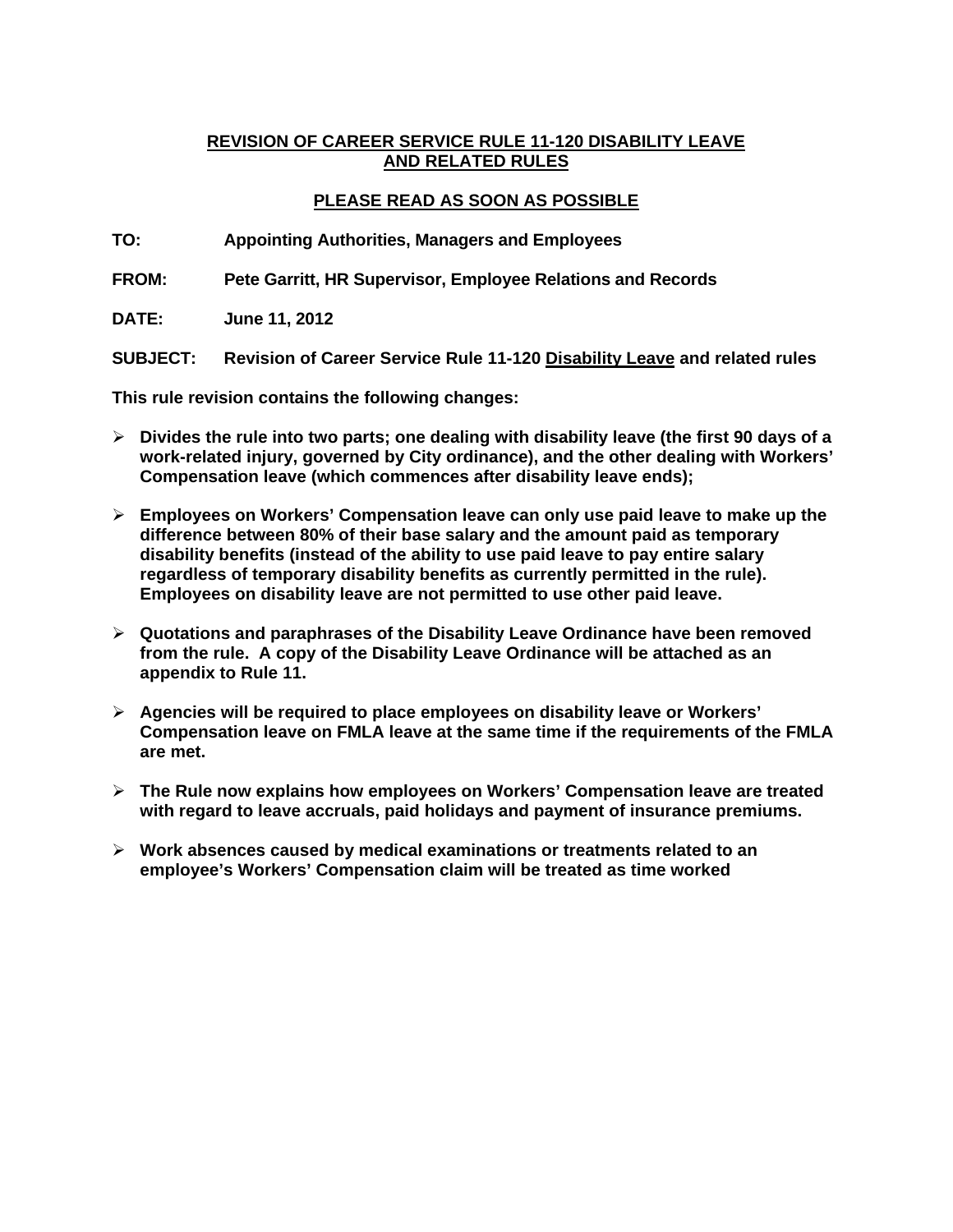# **MEMORANDUM**

### **REVISION 63 SERIES C**

- **TO:** Holders of CSA Rule Books
- **FROM:** Career Service Board
- **DATE:** June 11, 2012

**SUBJECT:** Revision of Career Service Rule 11-120 Disability Leave and related rules

|          | <b>Page Number</b>                                                                                         | <b>Issuance Dates</b>                                                                        |  |  |
|----------|------------------------------------------------------------------------------------------------------------|----------------------------------------------------------------------------------------------|--|--|
| Remove:  | 10-4 and 10-5<br>$10 - 8$<br>$11 - 1$<br>11-9 through 11-17<br>$11.A.-1$                                   | December 29, 2009<br>May 7, 2012<br>December 29, 2009<br>December 29, 2009<br>March 16, 2012 |  |  |
| Replace: | 10-4, 5 and 5.1<br>10-8 and 10-8.1<br>$11-1, 1.1, 1.2$<br>11-9 through 11-15<br>11.A.-1 and 2<br>$11.B.-1$ | June 11, 2012                                                                                |  |  |

# **PLEASE INSERT IN YOUR RULE BOOK AS SOON AS POSSIBLE. THANK YOU.**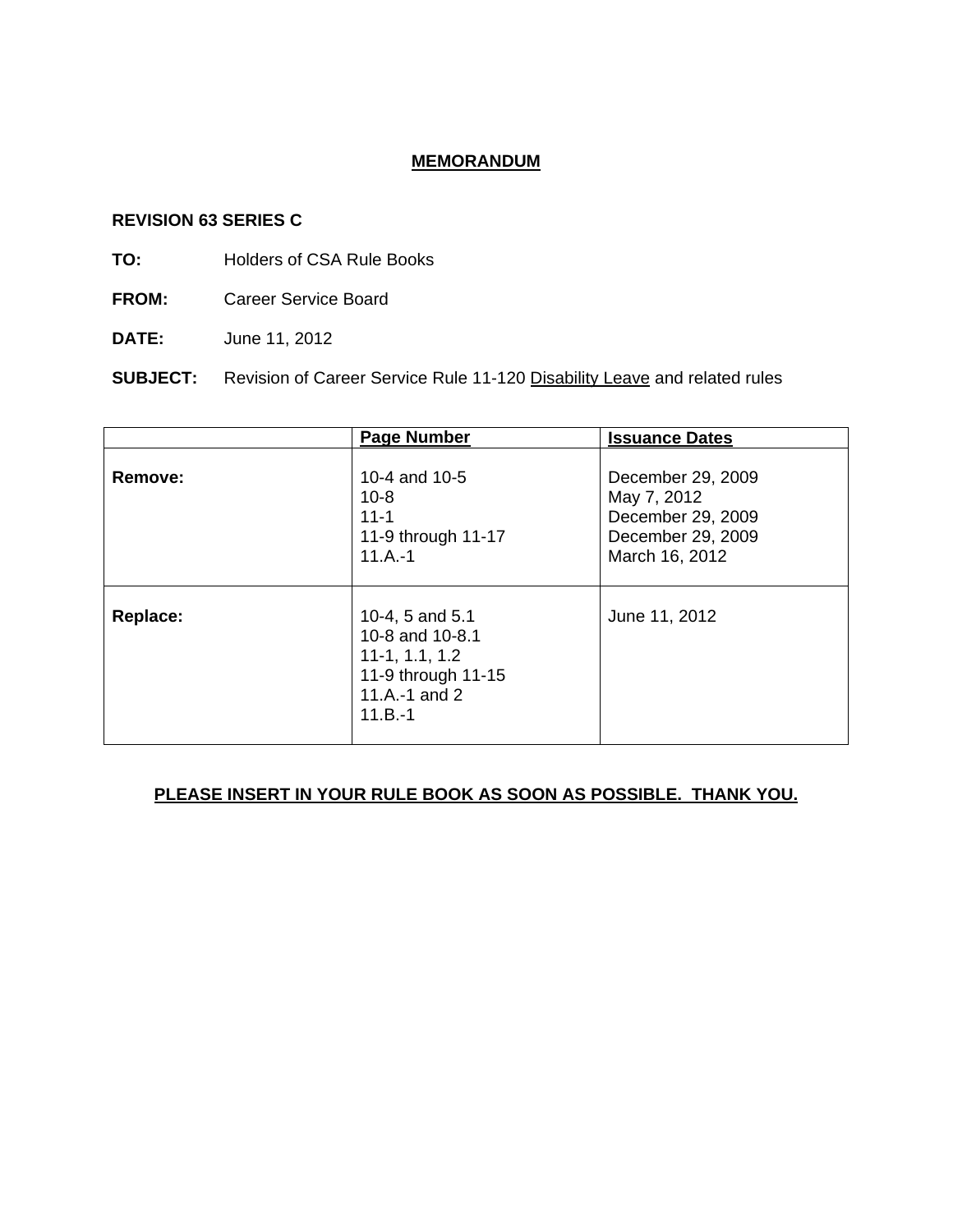## 10-21 Partial Leave Accruals

Full-time employees, eligible to earn PTO:

- A. Who begin employment with the City after the first day of a month; or
- B. Who separate from employment with the City before the last day of a month

Shall earn PTO in that particular month according to the following pro-ration schedule:

| pd. Iv) in the month |       | <b>Years of service</b> |        |         |           |
|----------------------|-------|-------------------------|--------|---------|-----------|
|                      | < 0.5 | 0.5 < 5                 | 5 < 10 | 10 < 15 | $\geq$ 15 |
| $0 - 39$             |       |                         |        |         |           |
| 40-79                | 2.5   | 3                       | 3.75   | 4.5     | 4.75      |
| 80-119               | 5     | 6                       | 7.5    |         | 9.5       |
| 120-139              | 7.5   | 9                       | 11.25  | 13.5    | 14.25     |
| >140                 |       | 12                      | 15     | 18      | 19        |

**Hrs. worked (including** 

**PTO hours earned** 

10-22 Situations Where Approval of PTO Use is not Required (Revised effective June 11, 2012; Rules Revision Memo 63C)

- A. An employee may use PTO without requesting the approval of the employee's appointing authority when the employee is incapacitated by sickness or injury; for necessary care and attendance during sickness of a member of the employee's immediate family, and for qualifying conditions under the Family and Medical Leave Act ("FMLA"). Such use shall be subject to reporting and investigation requirements set forth in this Rule 10.
- B. Absences from work because of authorized medical examinations or treatment related to an occupational injury or occupational disease arising out of and within the course and scope of employment with the City for which the City has admitted liability or has agreed to permit medical treatment while investigating the claim shall be treated as time worked. The employee shall make a reasonable effort to schedule the examination or treatment so as not to unduly disrupt the operations of the department or agency.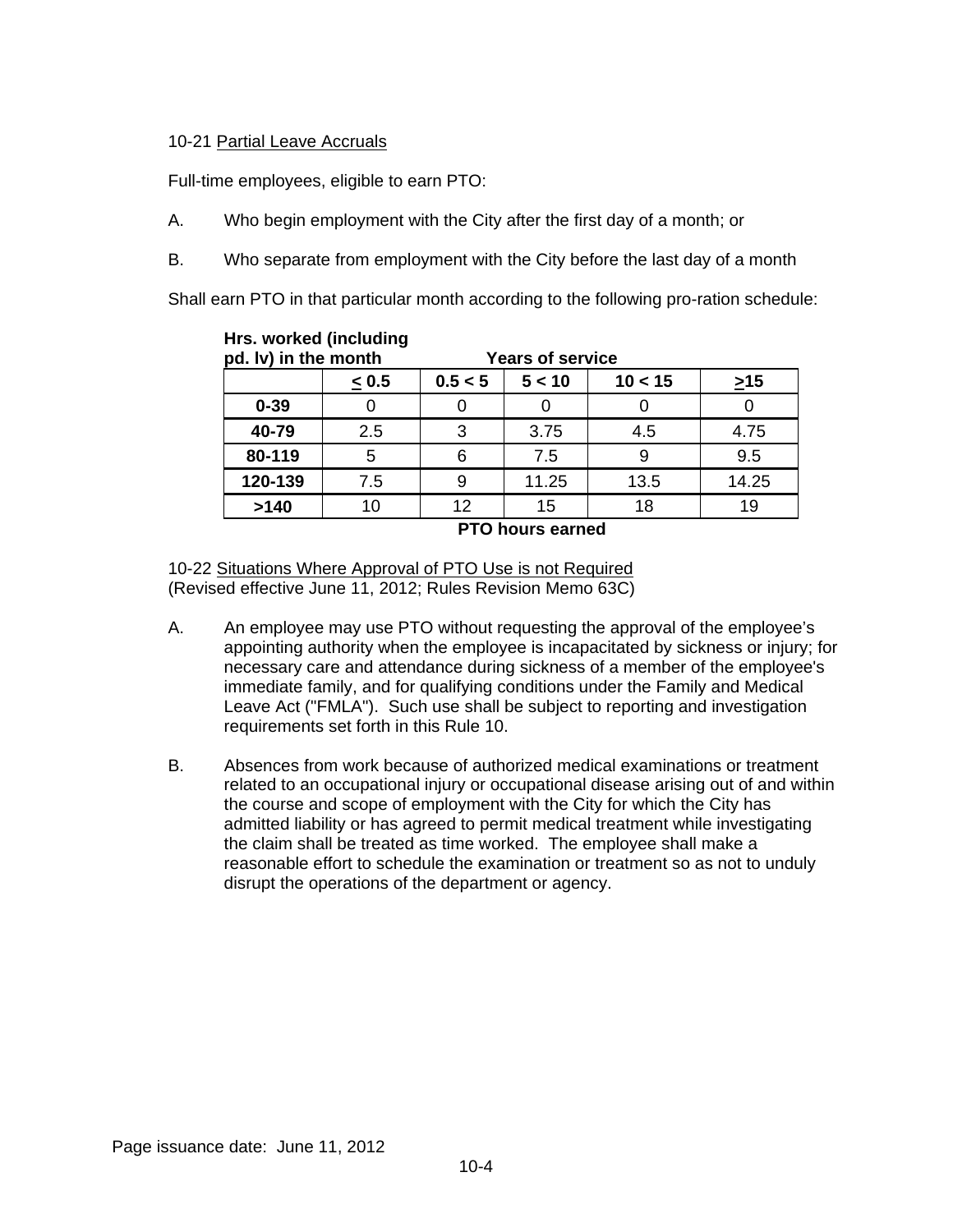### 10-23 All Other PTO Uses

- A. All other uses of PTO require the approval of the employee's appointing authority.
- B. Appointing authorities shall approve such requests to use PTO on the basis of the work requirements of the agency after conferring with employees and recognizing their wishes where possible. Preference in the scheduling of preapproved PTO shall be given to employees in order of their total length of continuous employment in the Career Service; provided, however, that an employee who has been re-instated or re-employed following a lay-off shall be given credit for the period of continuous employment in the Career Service prior to the lay-off.
- C. Exceeding the PTO Accumulation Limit:

An appointing authority may not defer an employee's use of PTO to the extent that the employee will lose earned PTO. If the appointing authority is unable to allow an employee who has accumulated the maximum hours of PTO to use any of those hours because of workload, the appointing authority shall submit and the Personnel Director shall approve an emergency request to exceed the maximum amount. The employee must use the excess over four hundred (400) hours in the employee's PTO bank within one year of the approval date.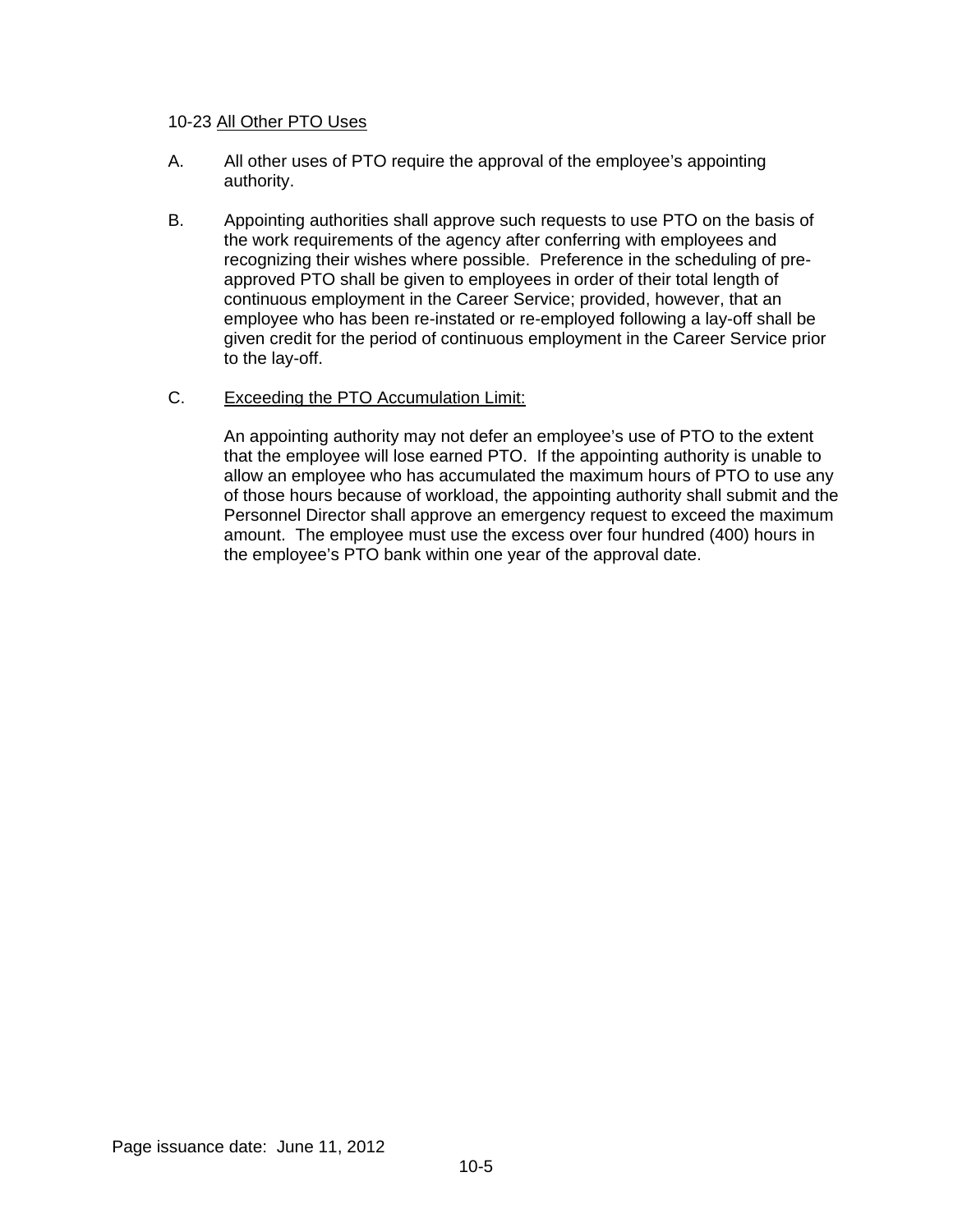# **SUMMARY OF THE PAID TIME OFF ORDINANCE -continued**

## **5. Bereavement leave**

Employees who receive PTO benefits shall be entitled to use up to forty (40) hours of paid bereavement leave because of the death of a member of the employee's immediate family. This forty (40) hours of bereavement leave shall not count against the employee's PTO bank.

# **Source: D.R.M.C. §18-128**

## **THIS SUMMARY IS PROVIDED FOR INFORMATIONAL PURPOSES AND IS NOT CONSIDERED A PART OF THE RULES**

## 10-24 Bereavement Leave

An appointing authority may, in addition to the forty (40) hours of bereavement leave permitted by ordinance, grant additional PTO, or may allow an employee receiving PTO to use other paid or unpaid leave because of unusual circumstances connected with the death of a member of the employee's immediate family.

# **SUMMARY OF THE PAID TIME OFF ORDINANCE -continued**

## **6. Effect of separation on PTO balance**

Upon separation from the City, an employee shall be paid at his or her regular rate of pay for the unused portion of his or her accumulated PTO.

# **Source: D.R.M.C. §18-127 (b)**

## **THIS SUMMARY IS PROVIDED FOR INFORMATIONAL PURPOSES AND IS NOT CONSIDERED A PART OF THE RULES**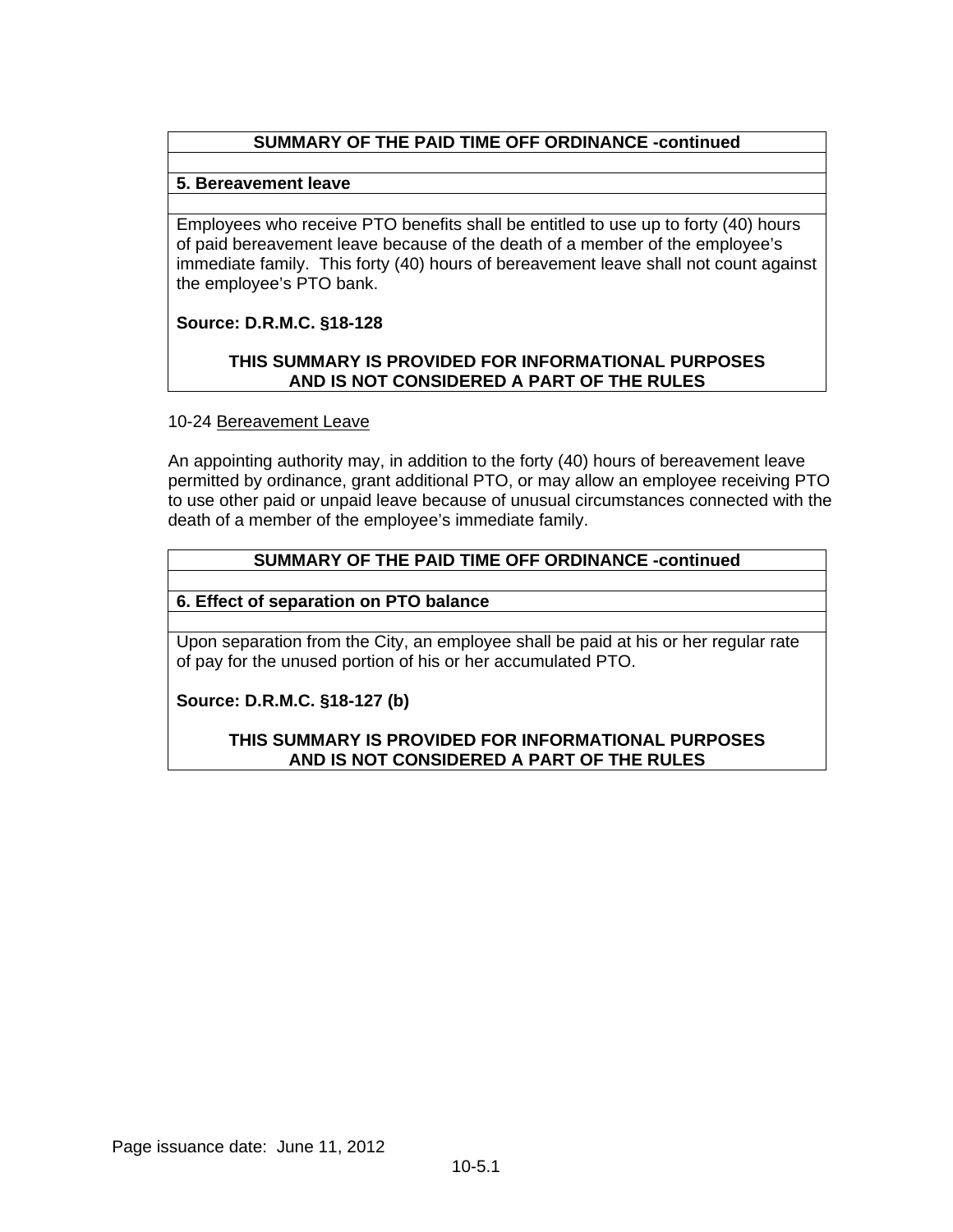10-33 Using Sick Leave

(Revised effective June 11, 2012; Rules Revision Memo 63C)

- A. Sick leave may be used when an employee is incapacitated by sickness or injury; for medical examinations, or treatment; for necessary care and attendance during sickness, or for death, of a member of the employee's immediate family, for qualifying conditions under the FMLA and as otherwise provided in these rules.
- B. Absences from work because of authorized medical examinations or treatment related to an occupational injury or occupational disease arising out of and within the course and scope of employment with the City for which the City has admitted liability or has agreed to permit medical treatment while investigating the claim shall be treated as time worked. The employee shall make a reasonable effort to schedule the examination or treatment so as not to unduly disrupt the operations of the department or agency.

## **SUMMARY OF SICK AND VACATION LEAVE ORDINANCES -continued**

## **4. Granting vacation leave**

Vacation leave shall be taken at a time convenient to the appointing authority, provided that, every eligible employee shall be granted vacation leave during each twelve (12) month period of employment except where a deferment, not to exceed an additional twelve (12) months, is required for the good of the service.

## **Source: D.R.M.C. §18-132 (b)(2)**

### **THIS SUMMARY IS PROVIDED FOR INFORMATIONAL PURPOSES AND IS NOT CONSIDERED A PART OF THE RULES.**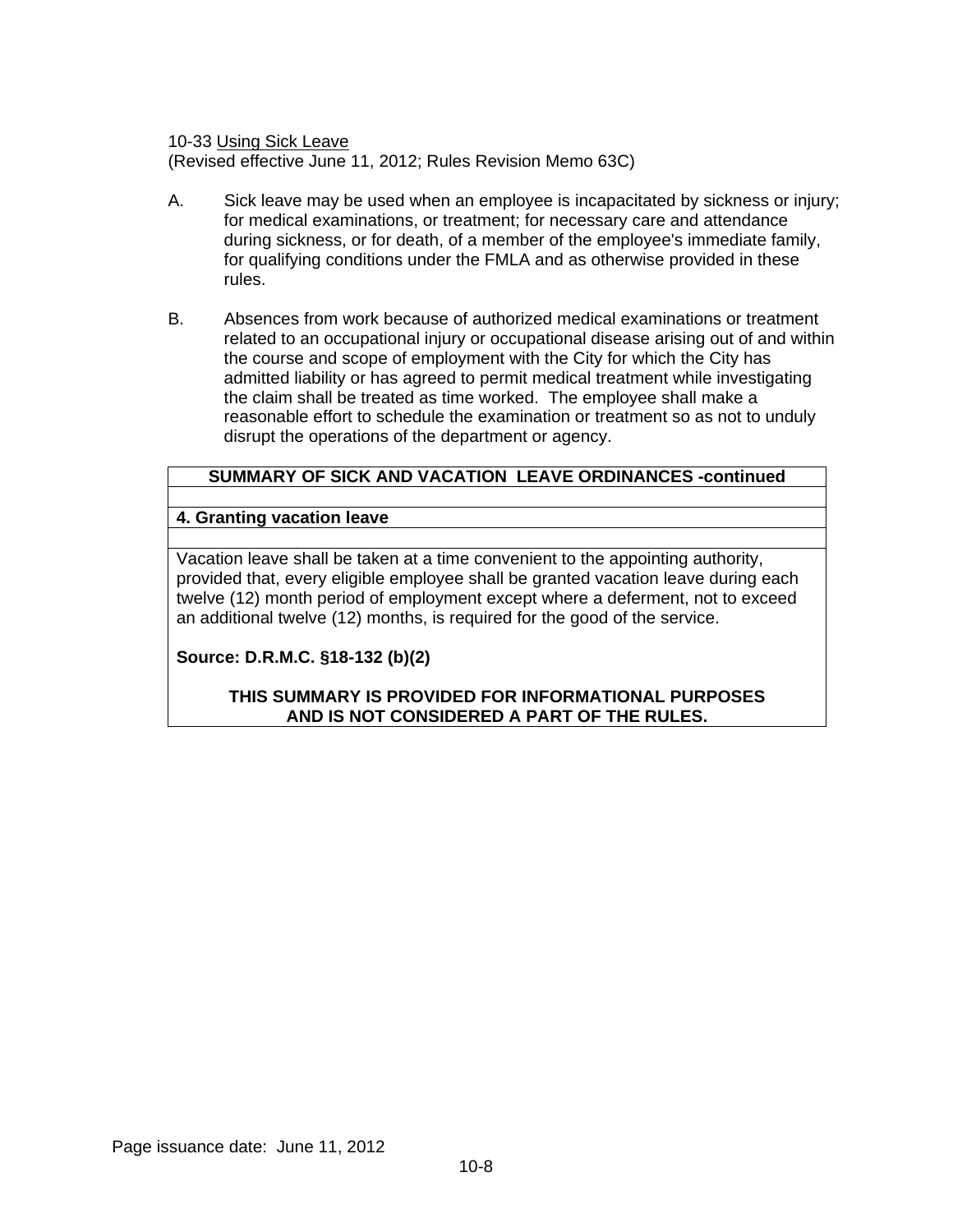# 10-34 Granting Vacation Leave

A. Appointing authorities shall grant leave on the basis of the work requirements of the agency after conferring with employees and recognizing their wishes where possible. Preference in the scheduling of vacation time shall be given to employees in order of their total length of continuous employment in the Career Service; provided, however, that an employee who has been reinstated or reemployed following a layoff shall be given credit for the period of continuous employment in the Career Service prior to the layoff.

## B. Exceeding the Vacation Leave Accumulation Limit:

An appointing authority may not defer an employee's use of vacation leave to the extent that the employee will lose earned vacation leave. If the appointing authority is unable to allow an employee who has accumulated the maximum hours of vacation leave to use any of it because of workload, the Personnel Director shall approve an emergency request by the appointing authority to exceed the maximum amount. The employee must use the excess over two hundred-eighty-eight (288) hours or three hundred thirty-six (336) hours, whichever applies, within one year of the approval date.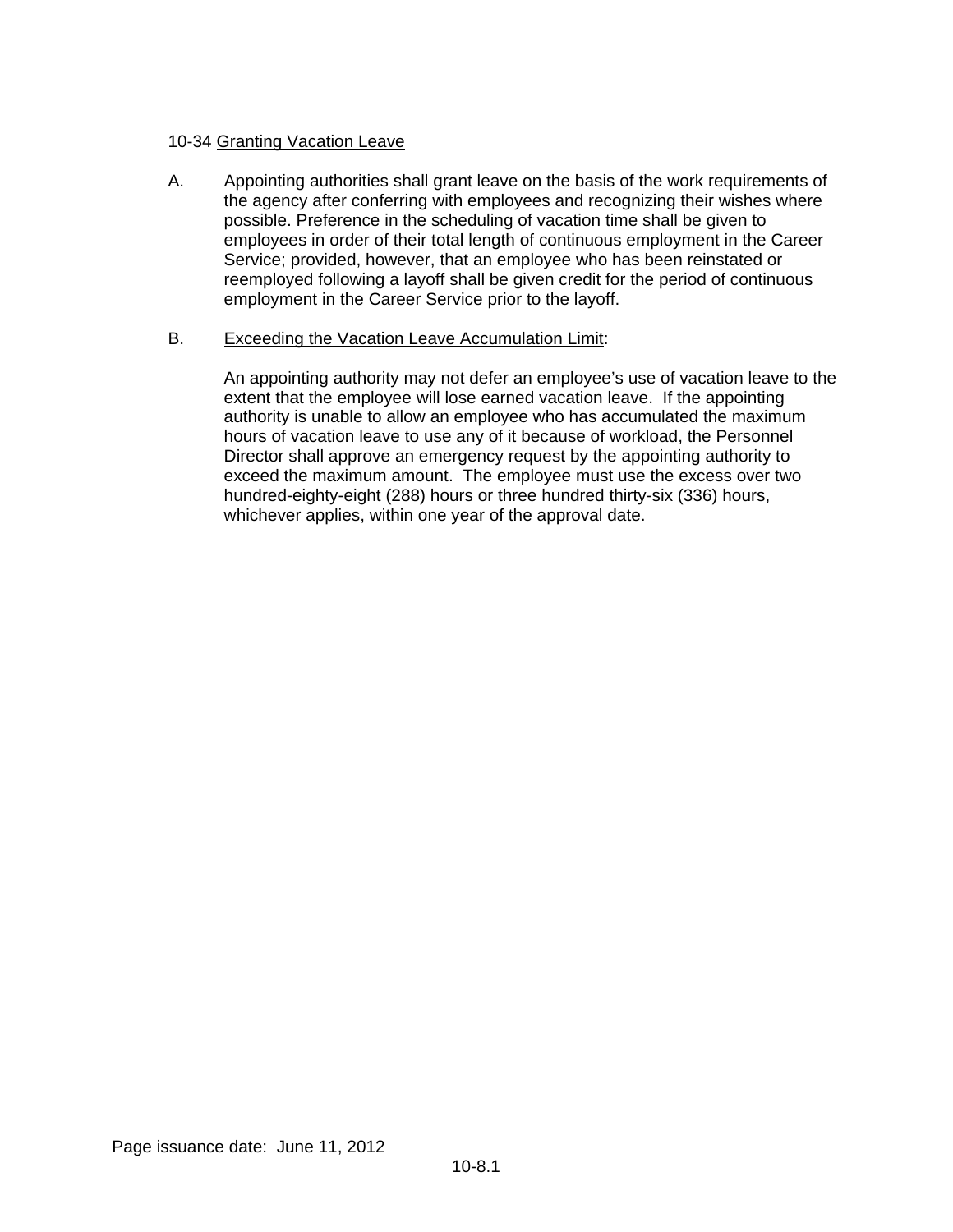### **RULE 11 UNPAID AND EXTENDED LEAVE**

(Revised effective January 1, 2010; Rules Revision Memo 42C)

### Purpose statement:

The purpose of this rule is to provide guidelines and policies for administering time off through the City's leave programs.

Section 11-10 Leave Defined (Revised effective June 11, 2012; Rules Revision Memo 63C)

Leave is defined as any absence during regularly scheduled work hours. The following types of unpaid and extended leave are officially established and shall be in effect unless otherwise provided by ordinance:

- A. Military;
- B. Disability leave and Workers' Compensation leave;
- C. Leave without pay;
- D. Unauthorized;
- 5. Parental involvement;
- E. Family Medical Leave ("FMLA").

### Section 11-15 Designees

Appointing authorities, including the Career Service Personnel Director ("Personnel Director"), may delegate any authority given to them under this rule to a subordinate employee.

(Sections 11-20 through 11-30 reserved for future use)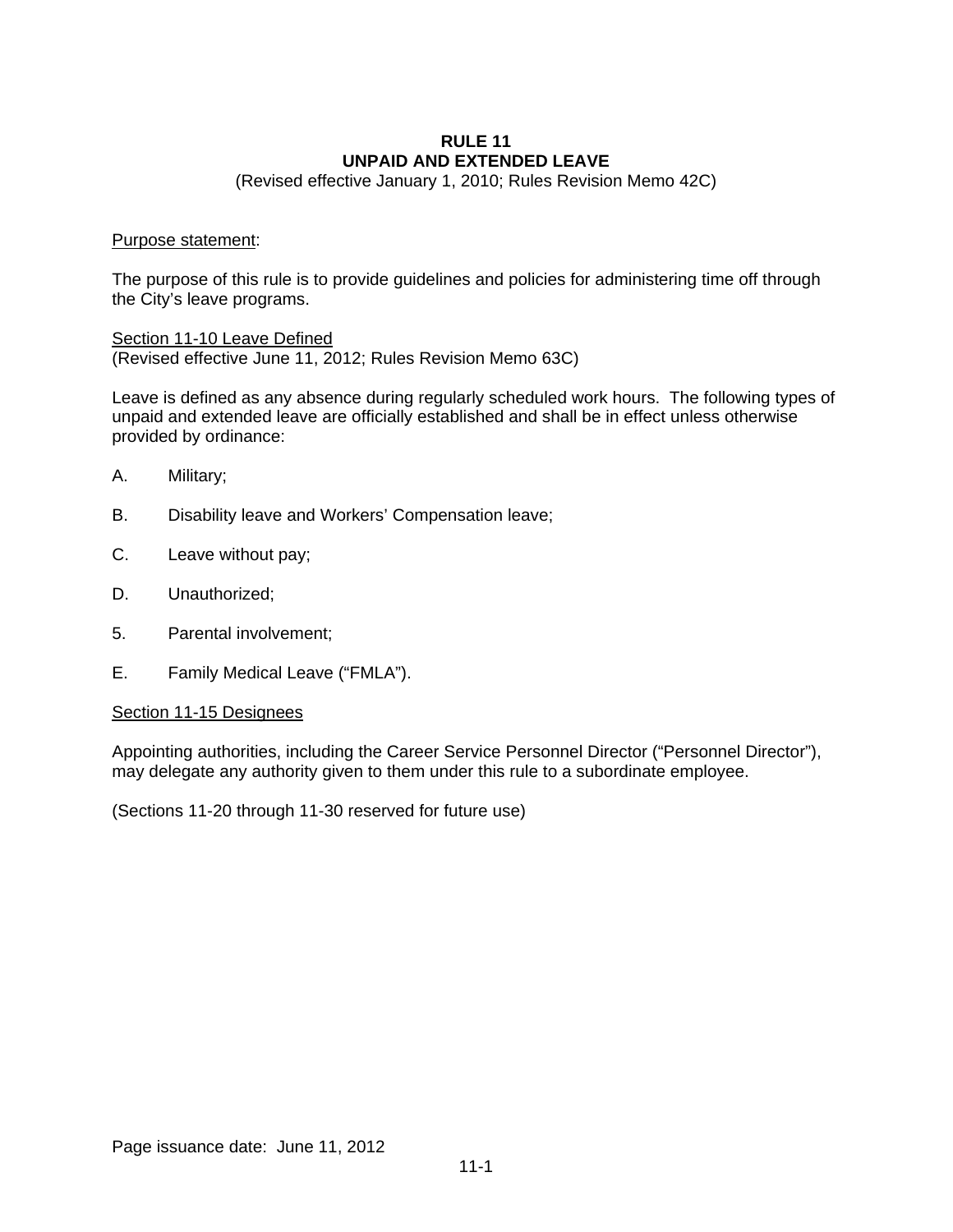## Section 11-40 Disability Leave and Workers' Compensation Leave (Revised effective June 11, 2012; Rules Revision Memo 63C)

# 11-41 Disability Leave

- A. The City provides paid disability leave amounting to eighty percent (80%) of an employee's gross salary for up to ninety (90) consecutive calendar days from the date of injury for each occupational injury or occupational disease arising out of and within the course and scope of employment with the City (see Disability Leave Ordinance, attached as Appendix A).
- B. An employee on disability leave shall not be permitted to use other available paid leave concurrently with the disability leave.

# 11- 42 Workers' Compensation Leave

- A. An employee who remains unable to return to work after the disability leave allowed by the Denver Revised Municipal Code expires, and is receiving temporary disability benefits under the provisions of the Workers' Compensation Act of Colorado, as amended, Title 8, Articles 40-47, C.R.S. ("the Act"), will be permitted to use Workers' Compensation leave for absences from work resulting from the employee's occupational injury or occupational disease arising out of and within the course and scope of employment with the City, until it is determined that the employee is no longer eligible to receive temporary disability benefits pursuant to the Act.
- B. Workers' Compensation leave is unpaid leave, except to the extent an employee elects to use available paid leave to make up the difference between eighty percent (80%) of the employee's gross salary and the temporary disability benefits the employee receives under the provisions of the Act.

## 11-43 Applicability of Family Medical Leave Act

- A. The department or agency shall designate an employee's disability leave and/or Workers' Compensation leave as FMLA leave if the requirements of the applicable Career Service and Federal statutes and regulations are met.
- B. If an employee's disability leave and/or Workers' Compensation leave is also designated as FMLA leave, the disability leave and/or Workers' Compensation leave shall run concurrently with the FMLA leave.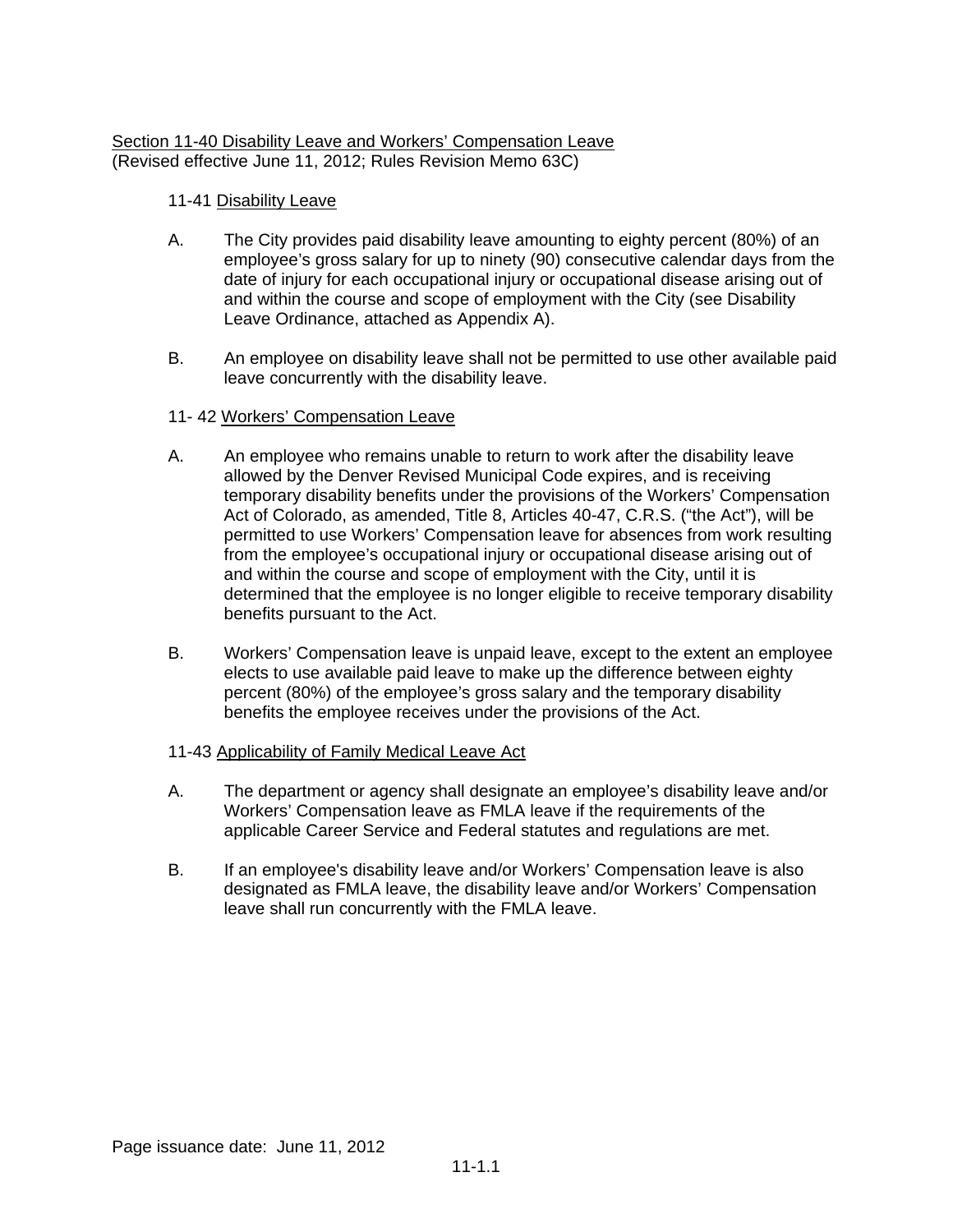## 11-44 Maintenance of Benefits

An employee who is absent from work on disability leave or Workers' Compensation leave is:

- A. Eligible to earn PTO, or sick and vacation leave as provided in section 11-80 of this Rule 11;
- B. Eligible to receive paid holiday leave for holidays observed during the period of disability and/or Workers' Compensation leave as provided in Rule 10 **PAID LEAVE**;
- C. Eligible to have the City continue paying its share of the employee's medical, dental, and life insurance premiums during the period of disability and/or Workers' Compensation leave, so long as the employee continues to pay his or her share of the insurance premiums.

### 11-45 Termination of Disability Leave or Workers' Compensation Leave Eligibility

- A. Employees who are no longer eligible for temporary benefits under the Act are not eligible to continue receiving disability leave or Workers' Compensation leave.
- B. If the employee's permanent restrictions prohibit the employee from returning to work full-time and/or full-duty after having reached Maximum Medical Improvement, the appointing authority shall initiate the interactive process as provided in Rule 5 **APPOINTMENTS AND STATUS**, within twenty (20) days of the expiration of the employee's eligibility for disability leave or Workers' Compensation leave, unless the employee is also on FMLA leave.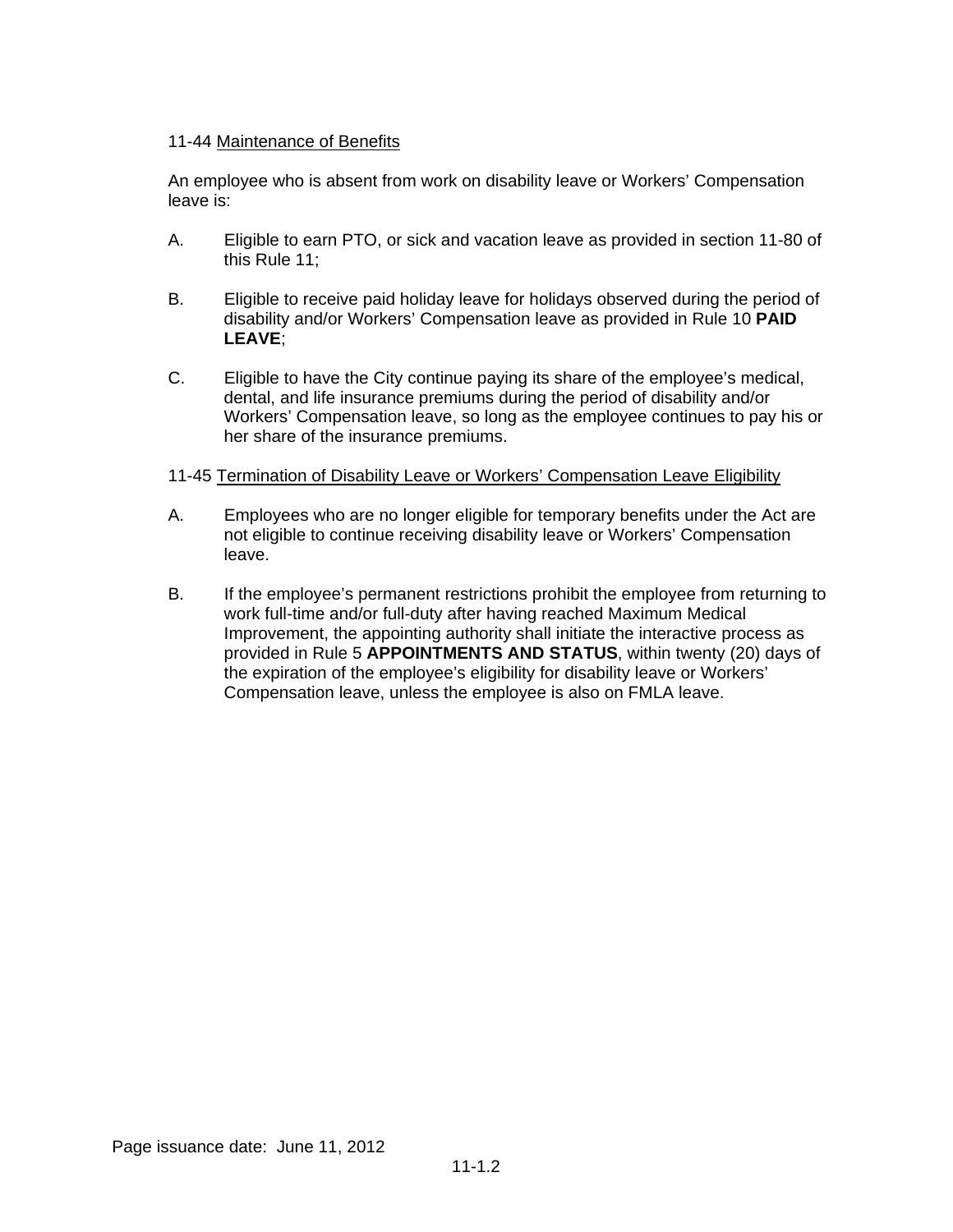## Section 11-90 Unauthorized Absence for Non-exempt Employees

- A. Non-exempt employees: A non-exempt employee who is absent from duty without approval shall receive no pay for the duration of the absence. Such denial of pay shall not affect the right of the City or any of its agencies to invoke any form of disciplinary action which it deems appropriate, up to and including dismissal.
- B. Exempt employees: Subject to the exceptions provided below, an employee need not be paid for any work week in which he or she performs no work.
	- 1. The pay of exempt employees shall be reduced, on an hourly basis, for absences of less than a day when the absence is due to sickness or personal reasons, and
		- a. The employee did not request leave; or
		- b. A request for leave was denied; or
		- c. The employee has no available leave; or
		- d. The employee requested, and was granted, leave without pay.
	- 2. Exempt employees may be allowed occasional time off with pay to attend to personal affairs, at the discretion of the appointing authority.

(Sections 11-100 through 11-120 reserved for future use)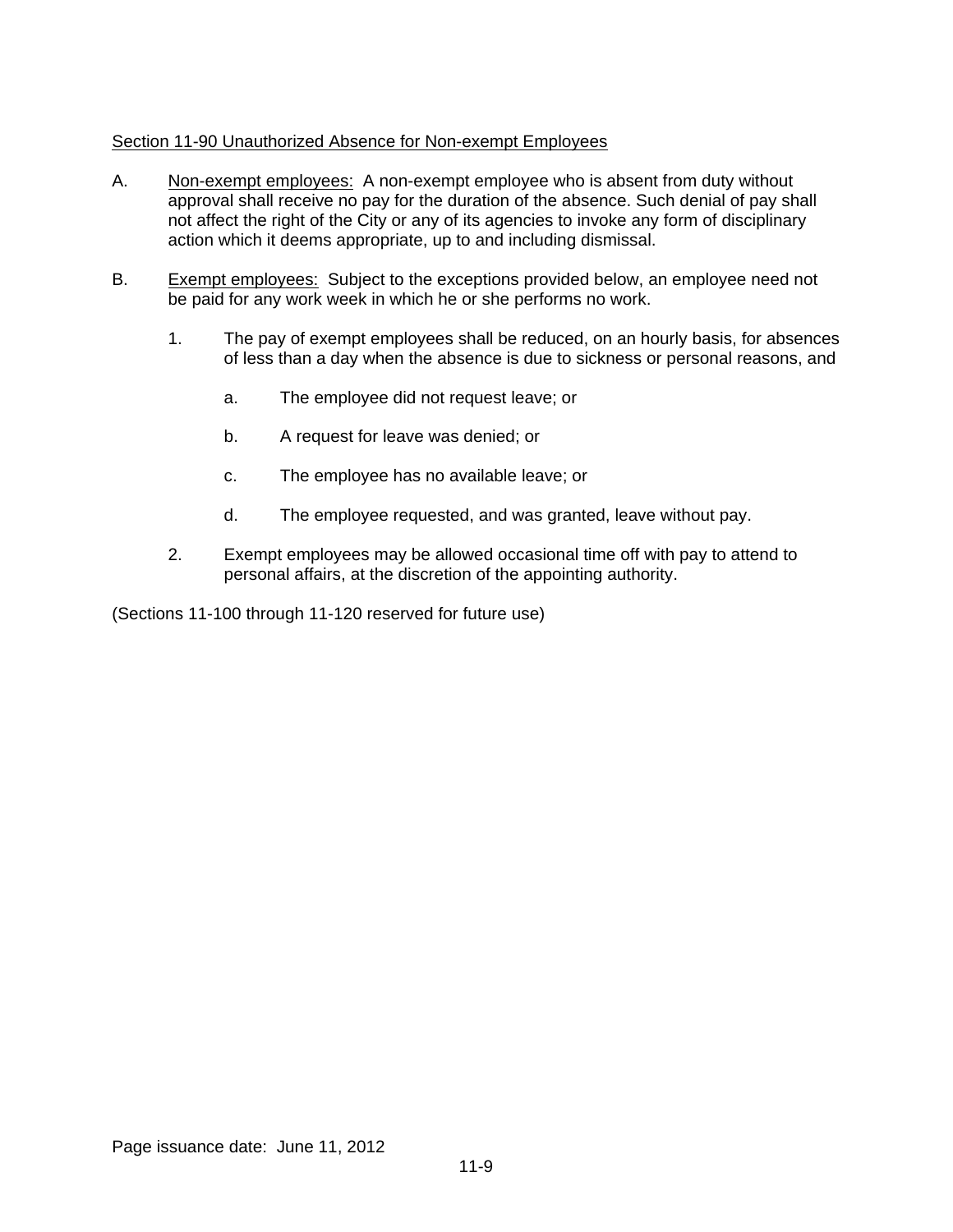# Section 11-130 Parental Involvement Leave

It is the policy of the Career Service Board to provide leave for academic activities as required under the Parental Involvement in K-12 Education Act (C.R.S. §8-13.3-101 et seq.).

- A. Definitions
	- 1. Academic activity: Means:
		- a. A parent-teacher conference; or
		- b. A meeting related to any of the following topics;
			- 1. Special education services;
			- 2. Response to intervention;
			- 3. Dropout prevention;
			- 4. Attendance;
			- 5. Truancy; or
			- 6. Disciplinary issues.

School activities not included on the list above, including, but not limited to athletic or artistic events, are not considered to be academic activities for the purposes of this rule.

- 2. Academic year: Means the period, not to exceed twelve (12) consecutive months, allotted by a school for the completion of one grade level of study.
- 3. Eligible employee: Includes all Career Service employees.
- 4. Eligible employee's child: Means a child who is enrolled in a public school, private school, or in a non-public home-based educational program, in any grade between kindergarten and twelfth grade, for whom the eligible employee is parent, legal guardian, or is acting in the place of a parent.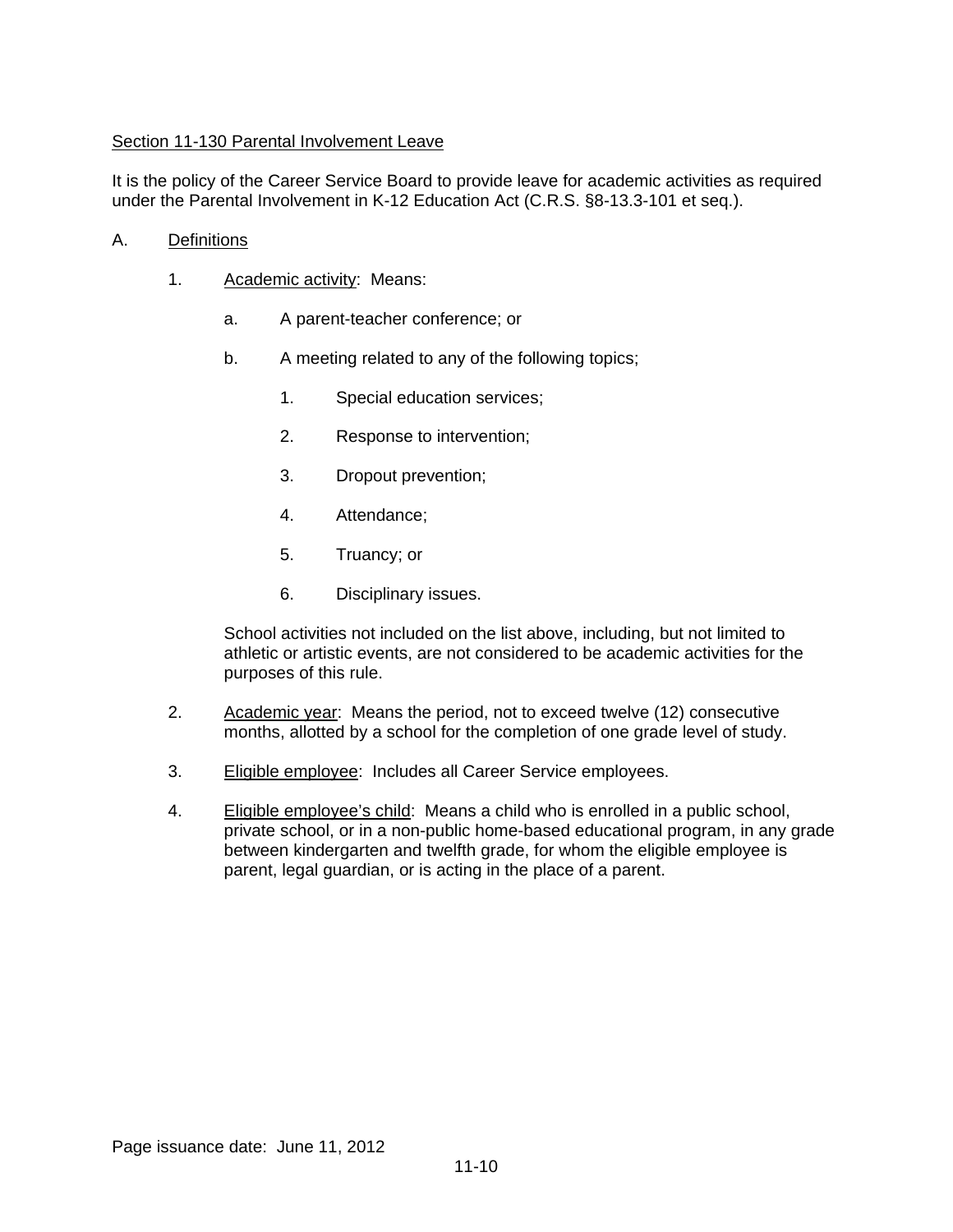- B. Amount of leave allowed: Eligible employees are entitled to use parental involvement leave in an academic year to attend academic activities for or with the eligible employee's child as follows:
	- 1. Full-time eligible employees are entitled to use eighteen (18) hours of parental involvement leave in an academic year.
	- 2. Part-time eligible employees are entitled to use a percentage of the eighteen (18) hours of parental involvement leave that corresponds to the percentage of a forty (40) hour work week that they are regularly scheduled to work.

### C. Notification requirements:

- 1. An employee shall provide the department or agency with notice of the need for leave at least seven (7) calendar days in advance of the academic activity. Such notice shall include written verification from the school or school district of the academic activity.
- 2. In the case of an emergency where the employee is not aware of the need for leave seven (7) calendar days in advance, the employee shall provide the department or agency with notice of the leave as soon as possible after becoming aware of the academic activity. Written verification shall be provided upon the employee's return to work.
- D. Limitations on use
	- 1. An employee shall make a reasonable attempt to schedule academic activities outside of regular work hours.
	- 2. Eligible employees are not entitled to use more than six (6) hours of parental involvement leave in any one-month period. A department or agency may require that parental involvement leave be taken in no longer than three (3) hour increments.
	- 3. A department or agency may limit the ability of an eligible employee to take parental involvement leave in cases of emergency, or where a person's health or safety may be endangered, or where the absence of the employee would result in a halt of service or production.
- E. Substitution of paid leave: Parental involvement leave is unpaid leave, unless an eligible employee elects to substitute PTO, sick leave, donated leave, vacation leave or other accrued paid leave for unpaid parental involvement leave.

(Section 11-140 reserved for future use)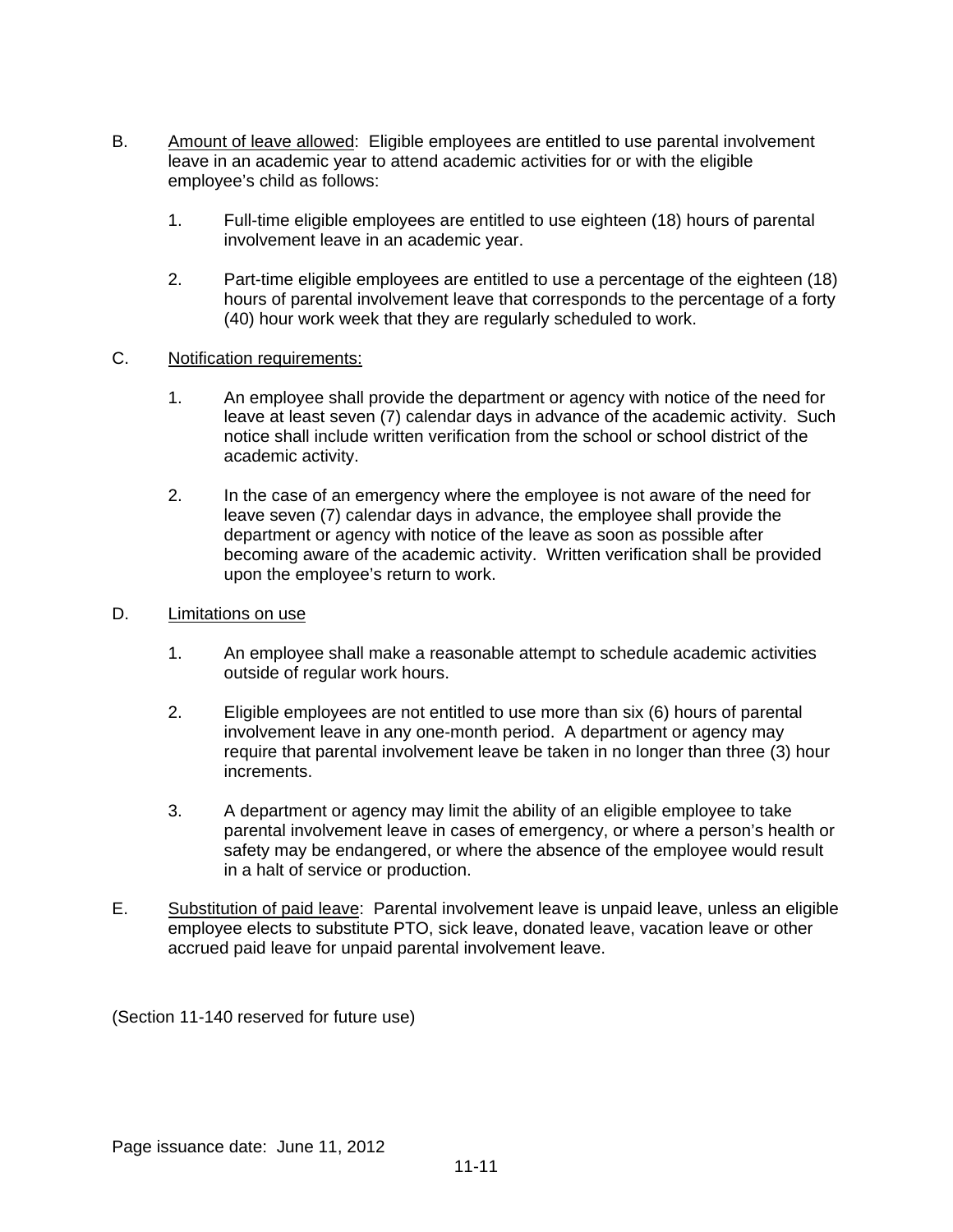# Section 11-150 Family & Medical Leave Act Policy

It is the policy of the Career Service Board to provide leave under the Family & Medical Leave Act of 1993 ("FMLA") to eligible employees. The purpose of FMLA leave is to provide up to twelve weeks of job-protected leave in a twelve-month period to eligible employees for specified immediate family and medical reasons. This rule is intended to comply with and be interpreted consistent with the FMLA and its corresponding regulations. To the extent an issue is not addressed herein, the FMLA and its corresponding regulations shall govern.

## 11-151 When Leave Under the Family & Medical Leave Act May be Used

FMLA leave shall only be available:

- A. For the birth and care of a newborn child of the employee (including a newborn child born into a domestic partnership);
- B. For placement with the employee or the employee's domestic partner of a child for adoption, foster care or legal guardianship;
- C. To care for an employee's immediate family member with a serious health condition; or
- D. To take leave when the employee is unable to perform the functions of the employee's job because of a serious health condition.

### 11-152 Eligibility for FMLA leave

Any employee who has been employed by the City for at least twelve (12) months and who has worked at least twelve hundred and fifty (1,250) hours in the twelve (12) months preceding the beginning of the leave shall be eligible for FMLA leave.

### 11-153 Requesting FMLA leave

- A. An employee may expressly request FMLA leave, or may merely state that he or she needs leave for a reason which the appointing authority knows is a qualifying reason for FMLA leave. In either instance, the appointing authority shall notify the employee that the leave may qualify as FMLA leave and request and provide information in accordance with this rule.
- B. In any situation where the need for FMLA leave is foreseeable, an employee shall provide thirty (30) days' notice or such notice as is practicable.
- C. In any situation where the need for FMLA leave is not foreseeable, the employee shall provide such notice as is practicable. Such notice may be provided by the employee or the employee's spokesperson if the employee is unable to do so personally. The employee or the employee's spokesperson will provide more information as required by the appointing authority when it can be readily accomplished as a practical matter.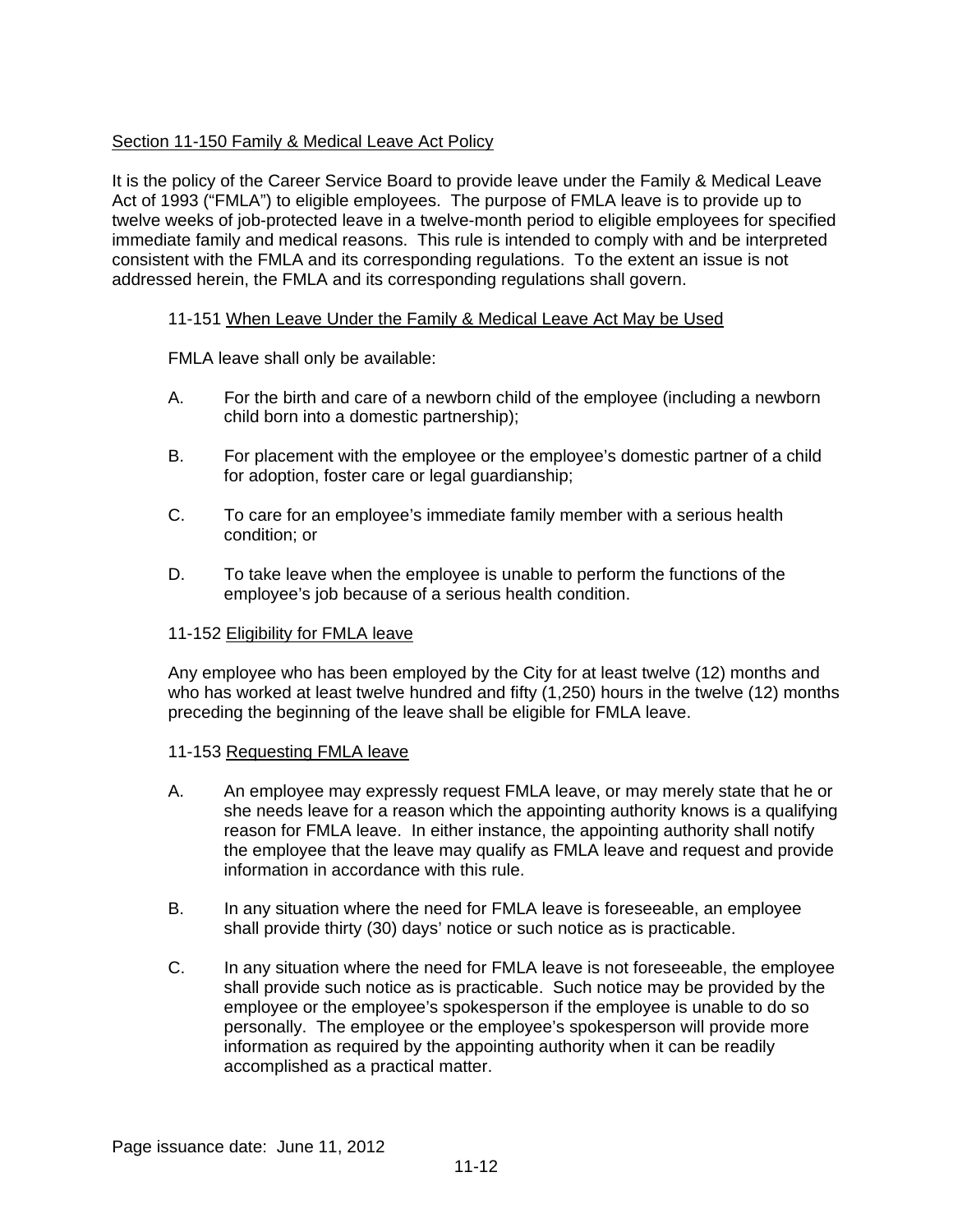- D. An employee requesting FMLA leave must provide to the appointing authority all information necessary to determine if such leave is appropriate, including:
	- 1. The reasons for the leave so as to allow the appointing authority to determine if the conditions identified in 11-151 have been met.
	- 2. The anticipated start of the leave.
	- 3. The anticipated duration of the leave.
	- 4. Whether or not the employee has a spouse or domestic partner who is also an employee of the City and County of Denver.
	- 5. A health care provider certification on a form provided by the appointing authority consistent with the FMLA.

Information provided to the appointing authority regarding an employee's FMLA leave shall be maintained in a confidential file separate from the employee's personnel file.

- E. A request for FMLA leave which does not satisfy the conditions identified in 11- 151 may be denied or delayed.
- F. A denial of a request for FMLA leave shall not preclude granting PTO or sick leave if the conditions identified in these rules are met.
- 11-154 Use of FMLA leave
- A. No more than twelve (12) workweeks of FMLA leave may be used in any twelve (12) month period. The twelve (12) month period shall begin when FMLA leave was first used by an employee.
- B. FMLA leave shall be granted consecutively, intermittently or on a reduced leave schedule, as provided for under the FMLA. Provided, however, if an employee requests FMLA leave intermittently or on a reduced leave schedule after the birth or placement of a child for adoption, foster care or legal guardianship, such leave shall be granted if it is consistent with the reasonable operational necessity of the agency, as determined by the appointing authority.
- C. It is the appointing authority's responsibility to designate qualifying leave as FMLA leave and the appointing authority shall notify the employee of such designation and provide other required information about FMLA leave.An employee may not refuse to allow the appointing authority to designate qualifying leave as FMLA leave.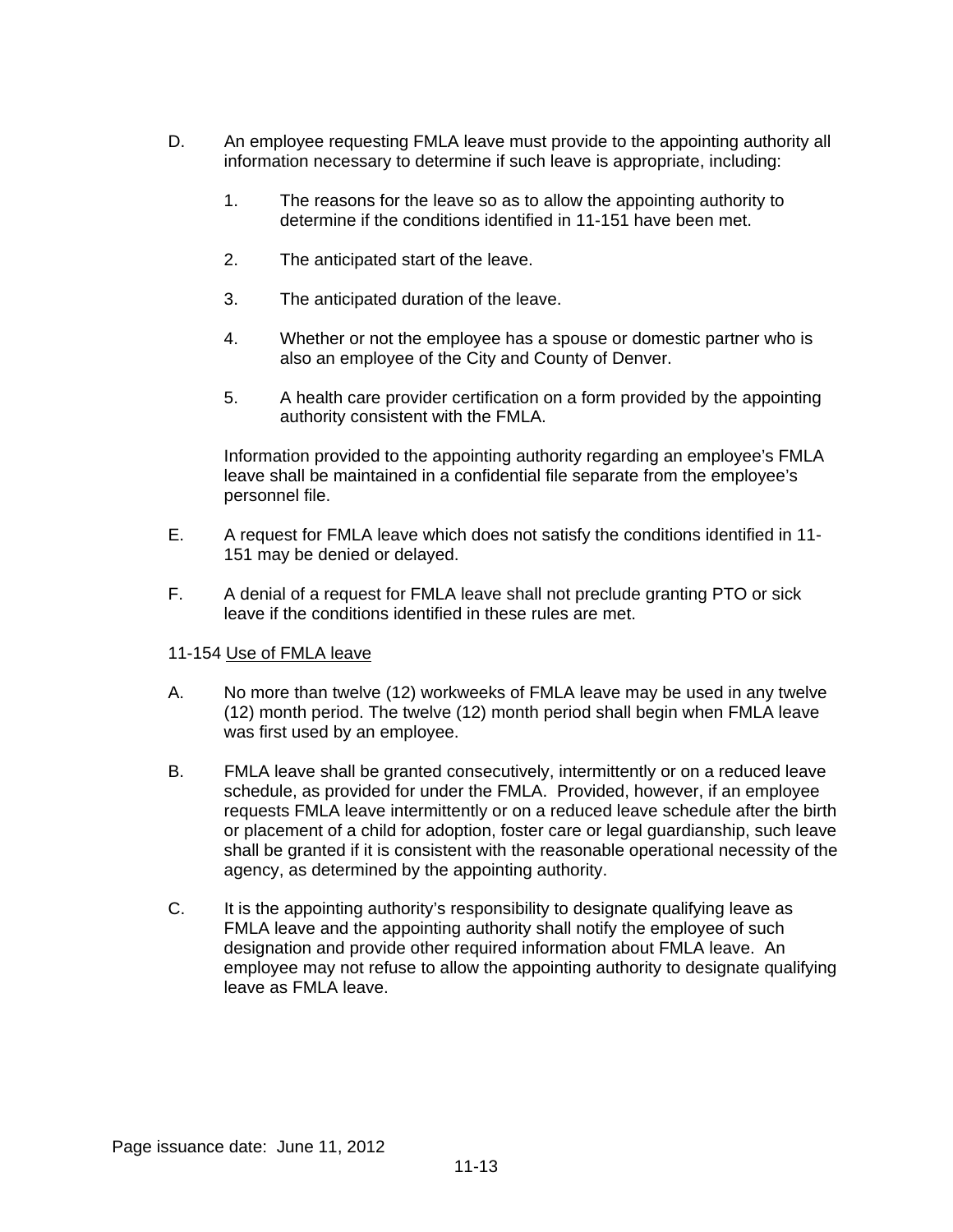- D. FMLA leave is unpaid leave, unless an employee elects to substitute available paid leave for unpaid FMLA leave, subject to the limitations in this Rule 11 on the use of paid leave while on disability leave or Workers' Compensation leave (Revised effective June 11, 2012; Rules Revision Memo 63C).
- E. In the case where both spouses or domestic partners are employees, the amount of FMLA leave available shall be determined as follows:
	- 1. When the leave is because of birth, adoption, foster care or legal guardianship of a child, or serious health condition of a member of either employee's immediate family (other than a child, spouse or domestic partner), the FMLA leave available shall be the combined total of twelve (12) weeks of FMLA leave during any twelve (12) month period.
	- 2. When the leave is because of a serious health condition of either or both employees or a child, twelve (12) weeks of FMLA leave may be used by each employee in any twelve (12) month period.

### 11-155 Secondary employment during FMLA leave

Appointing authorities may deny secondary employment during FMLA leave.

### 11-156 Investigation of Use of FMLA leave

Appointing authorities may investigate the use of FMLA leave consistent with the FMLA, including by a requiring a second opinion and third opinion, if appropriate.. Misuse of FMLA leave may be cause for disciplinary action up to and including dismissal. An appointing authority may not discipline an employee for appropriate use of FMLA leave.

### 11-157 Re-assignment

If an employee needs intermittent leave or leave on a reduced leave schedule that is foreseeable based on the planned medical treatment for the employee or an immediate family member, or if the appointing authority agrees to permit intermittent or reduced schedule leave for the birth of a child or for placement of a child for adoption, foster care or legal guardianship, the appointing authority may require the employee to transfer temporarily, during the period the intermittent or reduce leave schedule is required, to an available alternative position for which the employee is qualified and which better accommodates recurring periods of leave than does the employee's regular position.

### 11-158 Maintenance of Benefits

A. It shall be the responsibility of an employee on unpaid FMLA leave to provide that share of payment(s) necessary to maintain health insurance coverage as directed by the appointing authority.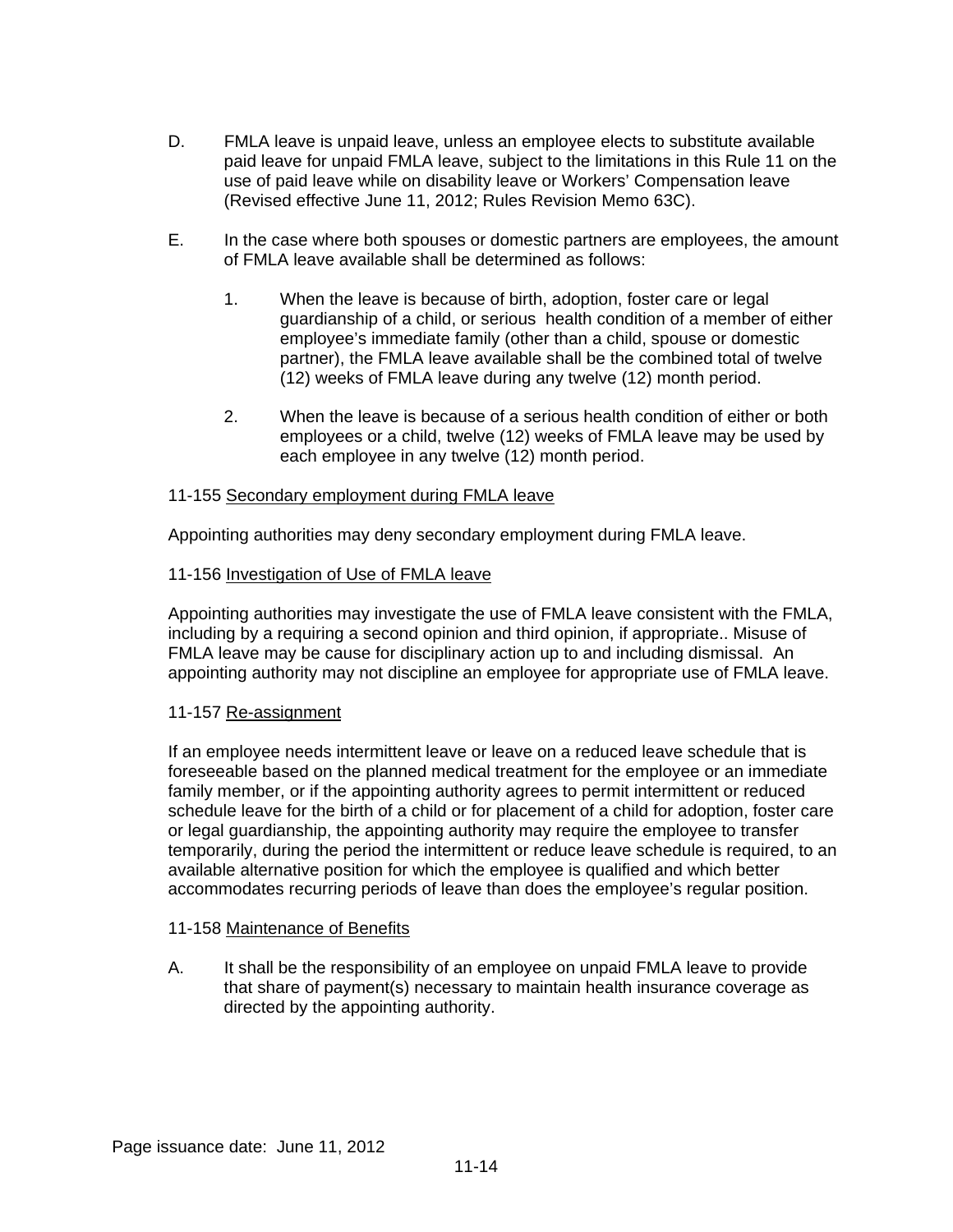B. During any FMLA leave, the City must maintain the employee's coverage under any group health plan on the same conditions as coverage would have been provided if the employee had been continuously employed during the entire leave period.

### 11-159 Return from FMLA Leave

- A. An employee returning from FMLA leave due to his or her own serious health condition shall provide a certification from the employee's health care provider that the employee is able to resume work. An employee further may be required to report periodically on the employee's status and intent to return to work.
- B. An employee returning from FMLA leave shall be returned to the same position the employee held when leave began or to an equivalent position which is defined by the FMLA regulations as a position that is virtually identical to the employee's former position in terms of pay, benefits and working conditions.
- C. An employee need not be reinstated if the employee would not otherwise have been employed at the time reinstatement is requested.
- D. When an employee returning from FMLA leave is not qualified or able to perform the essential functions of the position to which the employee was returned, the employee shall be given a reasonable opportunity in which to become qualified or seek accommodation so long as such accommodation is required by and consistent with the Americans with Disabilities Act ("ADA").
- E. If the employee is unable to return to work at the conclusion of FMLA leave, the appointing authority shall initiate the interactive process as provided in Rule 5 **APPOINTMENTS AND STATUS**, within twenty (20) days of the expiration of the employee's FMLA leave, unless the employee is also on disability leave or Workers' Compensation leave (Revised effective June 11, 2012; Rules Revision Memo 63C).

## 11-160 Additional information regarding the FMLA

Appointing authorities shall post information and otherwise provide information regarding the FMLA as required by the FMLA. In addition, information may be found on the United States Department of Labor's website, www.dol.gov.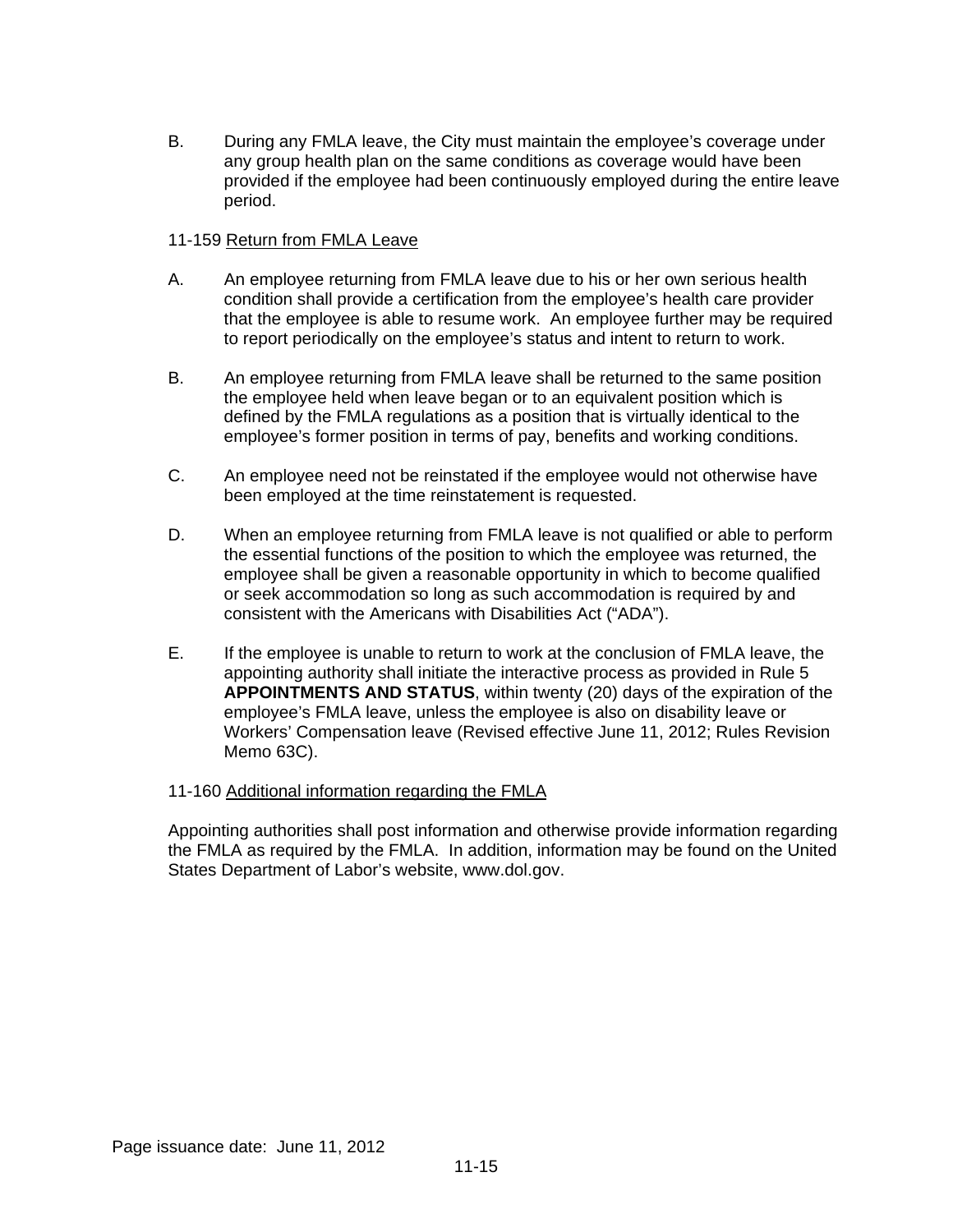### **APPENDIX 11.A. DENVER REVISED MUNICIPAL CODE CHAPTER 18 – EMPLOYEE AND OFFICER PAY AND BENEFITS ARTICLE V. – LEAVE AND HOLIDAYS DIVISION 4. – DISABILITY LEAVE**

## **Sec. 18-151. Definitions.**

The following words and phrases, when used in this division, shall have the meanings respectively ascribed to them:

- (1) *Disability* shall mean physical inability of an eligible employee or appointed Charter officer to perform the duties of the position or any other position within or outside the city due to injury or occupational disease incurred in the course of employment with the city.
- (2) *Disability leave* shall mean the difference between the employee's temporary disability rate as established in the Workers' Compensation Act of Colorado, Title 8, Articles 40 - 47, C.R.S., as amended, ("the Act") and eighty (80) percent of his/her gross salary.
- (3) *Eligible employees and charter officers* shall mean any persons occupying either fulltime or part-time positions in the employ of the city or any of the departments thereof, and officers as defined in section 9.2.1 of the charter, with the exception of the following:
	- a. Members of the classified service of the police and fire departments;
	- b. Certain trainees as defined in the career service rules;
	- c. Persons occupying or employed in on-call, temporary, seasonal, or contract positions, or positions in which the incumbent is paid according to the community rate schedule; and
	- d. Employees in the deputy sheriff classifications.
- (5) *Temporary disability benefits* shall mean the disability indemnity payable as wages to an eligible employee or appointed Charter officer under the provisions of the Workers' Compensation Act for the duration of the temporary total or partial disability.

This Appendix is provided for informational purposes and is not considered a part of the Rules.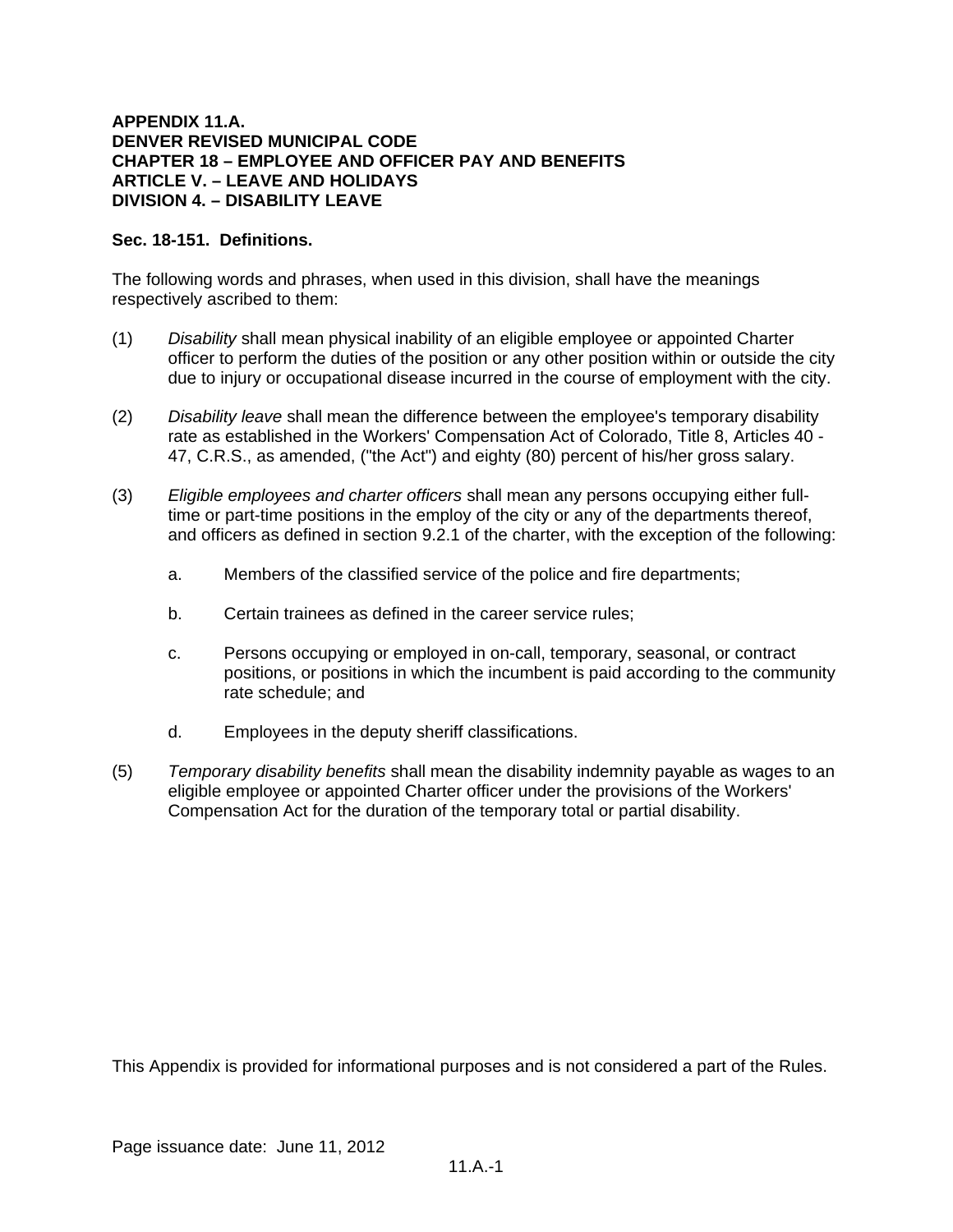## **Sec. 18-152. Disability leave allowance.**

Subject to the following provisions, eligible employees and appointed Charter officers shall be granted disability leave with pay for a period not to exceed ninety (90) consecutive calendar days for each occupational injury or occupational disease:

- (1) Disability leave shall begin with the first day of disability provided, however, that disability leave shall be granted only if:
	- a. A claim for temporary disability benefits has been allowed without a penalty for failure to use a safety device, failure to follow a safety rule, injury because of intoxication, or other penalty as may be provided by law; and
	- b. The disability continues for more than three (3) shift periods.
- (2) Every employee who sustains an injury shall immediately notify their supervisor of the injury and shall provide written notice to the supervisor within four (4) days of its occurrence, unless the employee shall be physically or mentally unable to do so, or unless the foreman, superintendent, manager or other person in charge shall have actual notice of the injury. If the employee shall fail to report the injury, the employee shall lose one (1) day's disability leave for each day's failure to so report. If anyone shall report the accident for the injured employee within the time above specified, then the injured employee shall be relieved from reporting the accident.
- (3) If the disability extends beyond the date of mandatory retirement of an eligible employee or appointed Charter officer, such date shall terminate the disability leave with pay.

## **Sec. 18-153. Career service rules.**

The career service rules shall include provisions implementing this division relating to disability leave.

This Appendix is provided for informational purposes and is not considered a part of the Rules.